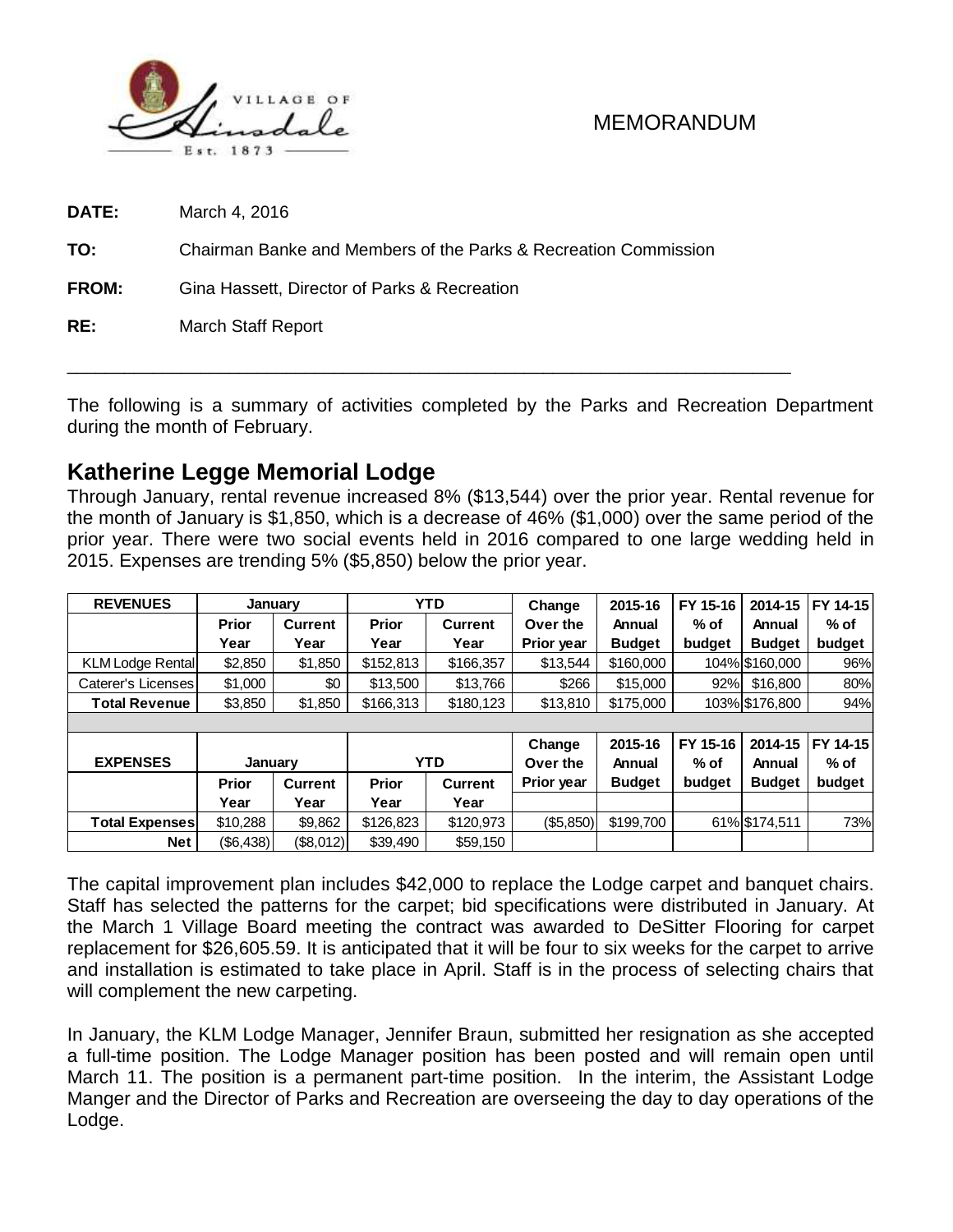

## **Arts Center**

The capital improvement plan includes funds to improve the former Arts Center. Recreation and Public Services staff have been working together to compile a list of projects and the associated costs that are necessary for a tenant to occupy the building. Staff is also evaluating the cost of repairs that will be required for the property in the next five to ten years. During the evaluation process, staff discovered an old heating oil tank in the basement that has started to leak. Staff secured three proposals and has retained the lowest responsible vendor to remove the tank for \$9,450. There is \$50,000 in the Capital Improvement Plan (CIP) that will be used to cover this expense. Staff is looking to use a portion of the remaining CIP funds to make repairs to the second floor windows. There are noticeable signs of rot on the second floor dormers and there are additional repairs needed to the interior.

## **Platform Tennis**

The platform tennis season started the first week of October. League play will run through March. Membership revenue is down 7% (\$3,058) over the prior year. This is a result of a decline in nonresident memberships. The Hinsdale Platform Tennis Association (HPTA) has been hosting social events to generate new players which would likely result in new members for the 2016-17 season.

| as of 2/24/16                       |             | 2012                    |          | 2013                    |          | 2014                            |          | 2015                  |                           |                         |                                 |                       |                |                                                  |
|-------------------------------------|-------------|-------------------------|----------|-------------------------|----------|---------------------------------|----------|-----------------------|---------------------------|-------------------------|---------------------------------|-----------------------|----------------|--------------------------------------------------|
| Membership<br>as of<br>12/22/15     | <b>Fees</b> | Total<br><b>Members</b> | Revenue  | Total<br><b>Members</b> | Revenue  | Total<br><b>Members Revenue</b> |          | <b>New</b><br>Members | Renewal<br><b>Members</b> | Total<br><b>Members</b> | Change<br>over<br>Prior<br>Year | Revenue<br><b>YTD</b> | Change<br>over | $%$ of<br>Change<br>Over<br>Prior Yr. Prior Year |
| Resident Individual                 | \$120       | 73                      | \$8,520  | 86                      | \$9,720  | 79                              | \$9,240  | 16                    | 61                        | 77                      | $-2$                            | \$8,525               | $-$715$        | $-8%$                                            |
| <b>Resident Family</b>              | \$175       | 37                      | \$6,630  | 36                      | \$6,038  | 28                              | \$4,725  | 8                     | 20                        | 28                      | $\Omega$                        | \$4,725               | \$0            | 0%                                               |
| <b>Resident Family</b><br>Secondary | \$0         | 91                      | \$0      | 83                      | \$0      | 74                              | \$0      | 25                    | 59                        | 84                      | 10 <sup>1</sup>                 | \$0                   | \$0            | 0%                                               |
| <b>Resident Total</b>               |             | 201                     | \$15,150 | 205                     | \$15,758 | 181                             | \$13,965 | 49                    | 140                       | 189                     | 8                               | \$13,250              | $-$715$        | $-5%$                                            |
| Non-Resident Individual             | \$289       | 61                      | \$17,051 | 90                      | \$24,276 | 102                             | \$26,908 | 11                    | 77                        | 88                      | $-14$                           | \$24,565              | $-$2,343$      | $-9%$                                            |
| Non-Resident Family                 | \$345       | 13                      | \$4,830  | 13                      | \$3,968  | 16                              | \$5,865  | 3                     | 14                        | 17                      |                                 | \$5,865               | \$0            | 0%                                               |
| Non-Resident Secondary              | \$0         | 35                      |          | 35                      | \$0      | 56                              | \$0      | 12                    | 38                        | 50                      | -6                              | \$0                   | \$0            | 0%                                               |
| <b>Non-Resident Totall</b>          |             | 109                     | \$21,881 | 138                     | \$28,244 | 174                             | \$32,773 | 26                    | 129                       | 155                     | $-19$                           | \$30,430              | $-$2,343$      | $-7%$                                            |
| Sustaining Lifetime                 | \$0         | 335                     |          | 298                     | \$0      | 291                             | \$0      | $\Omega$              | 275                       | 275                     | $-16$                           | \$0                   |                |                                                  |
| New Lifetime Members                | \$1,500     | 3                       | \$4,380  | $\Omega$                | \$0      |                                 | \$0      | $\Omega$              |                           | $\Omega$                | $\Omega$                        | \$0                   |                |                                                  |
| Total                               |             | 648                     | \$37,031 | 641                     | \$44,002 | 646                             | \$46,738 | 75                    | 544                       | 619                     | $-27$                           | \$43,680              | $-$3,058$      | $-7%$                                            |

#### **Platform Tennis Membership Summary**

### **Hinsdale Platform Tennis Association**

The Hinsdale Platform Tennis Association (HPTA) has a license agreement that allows their organization use of the courts. The terms of the license agreement between the Village and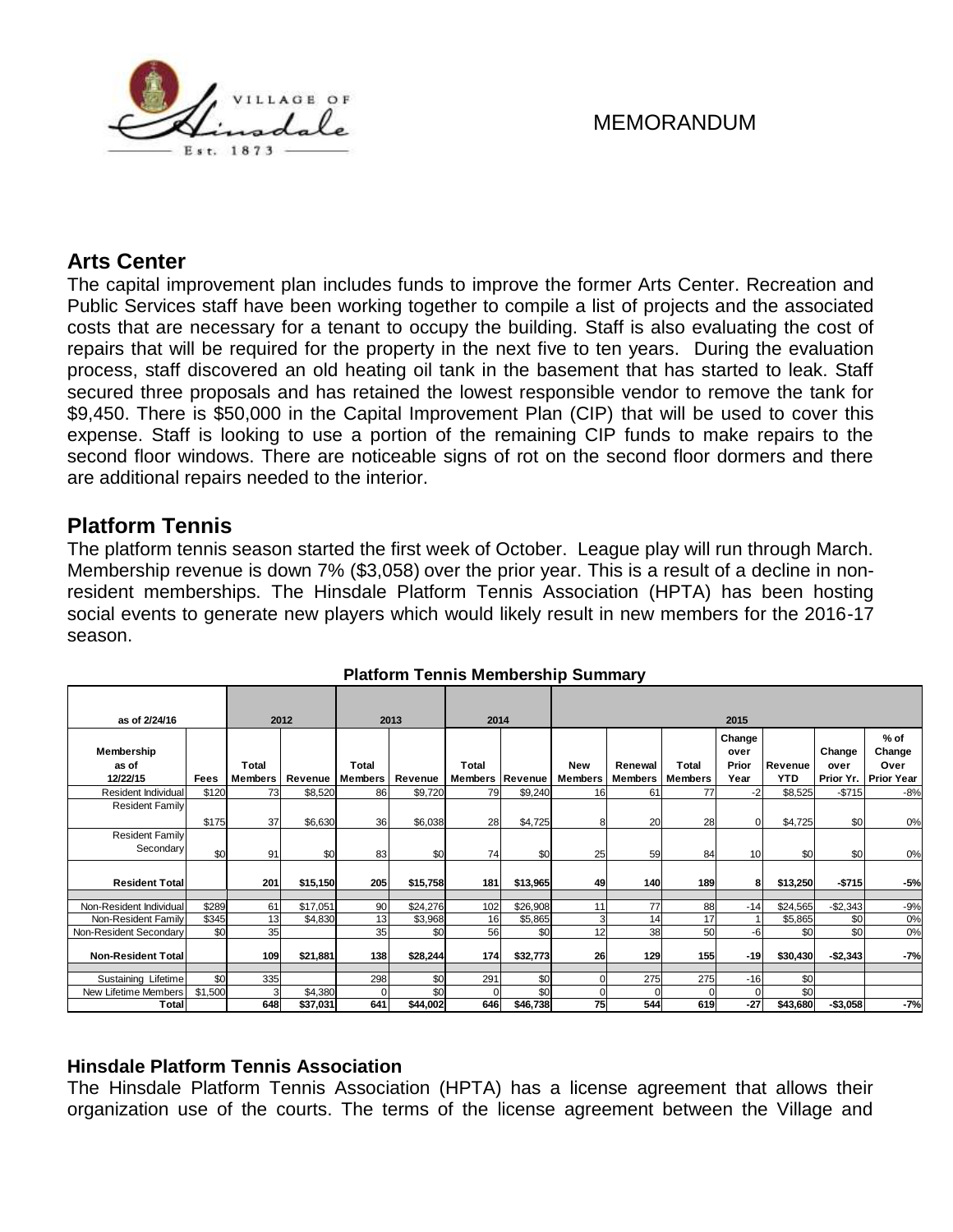

HPTA is that their league players must annually purchase a membership with the Village. The agreement between HPTA and the Village expires in July of 2016.

Given the upcoming expenses to replace the court walkways, a sub-committee of the Parks & Recreation Commission, along with the Trustee Hughes, the Finance Director and Director of Parks and Recreation, met January 19 to review the terms of the current license agreement. The sub-committee, Trustee Hughes and staff members met with members of the HPTA Board on February 2 to review the platform tennis membership and financial summary. As a result of the meeting, staff prepared a financial summary of the platform program back to 2004 when the KLM courts were constructed. This information has been forwarded to the HPTA Board. The subcommittee will have a follow-up meeting with HPTA to further discuss the license agreement later this spring. Once drafted, staff will bring the license agreement to the Parks & Recreation Commission then to the Village Board for approval.

### **KLM Platform Tennis Walkways**

Hinsdale Engineering has been retained for \$5,000 to evaluate the existing KLM platform facility and to generate plans for the new walkways. The plans will be used to develop the bid specifications for the replacement of the walkways. It is anticipated that the review and plans will be provided to the Village at the end of March. The replacement of the walkways is included in the capital improvement plan for FY 16/17.

### **Park Maintenance**

### **Field Updates**

Traditionally maintenance of the athletic fields begins the second week of March and fields are open for practices by the end of March or first week in April. Staff is monitoring the weather conditions to prepare for spring. Once weather allows, crews will begin to prepare the athletic fields, open bathroom facilities and prepare the irrigation systems.

### **Mowing & Landscaping**

The Village's landscape maintenance and mowing bid was extending for a second year to Beary Landscaping. Annually, the Village bids out the landscape and maintenance for its 140 acres of public green space inclusive of right-of-ways, cul-de-sacs, passive areas and miscellaneous Village properties. The scope of work includes landscaping of Village playgrounds, maintenance of park flower beds and maintenance of the flower beds at KLM Park including the Lodge, the former Arts Center and the Platform Tennis area. The cleanup of Village parks will be completed in March or April as weather permits. As the weather conditions allow, mowing of Village parks and right-of-ways will start later this spring.

### **Community Survey**

Over the past three years, the Village has seen a decline in pool memberships. In an effort to determine the reason for this decline, staff proposed to survey residents, focusing on non-pool users to find out their needs as it relates to swimming. In addition, it was determined that it would be beneficial to expand the survey to gain feedback regarding residents' overall recreational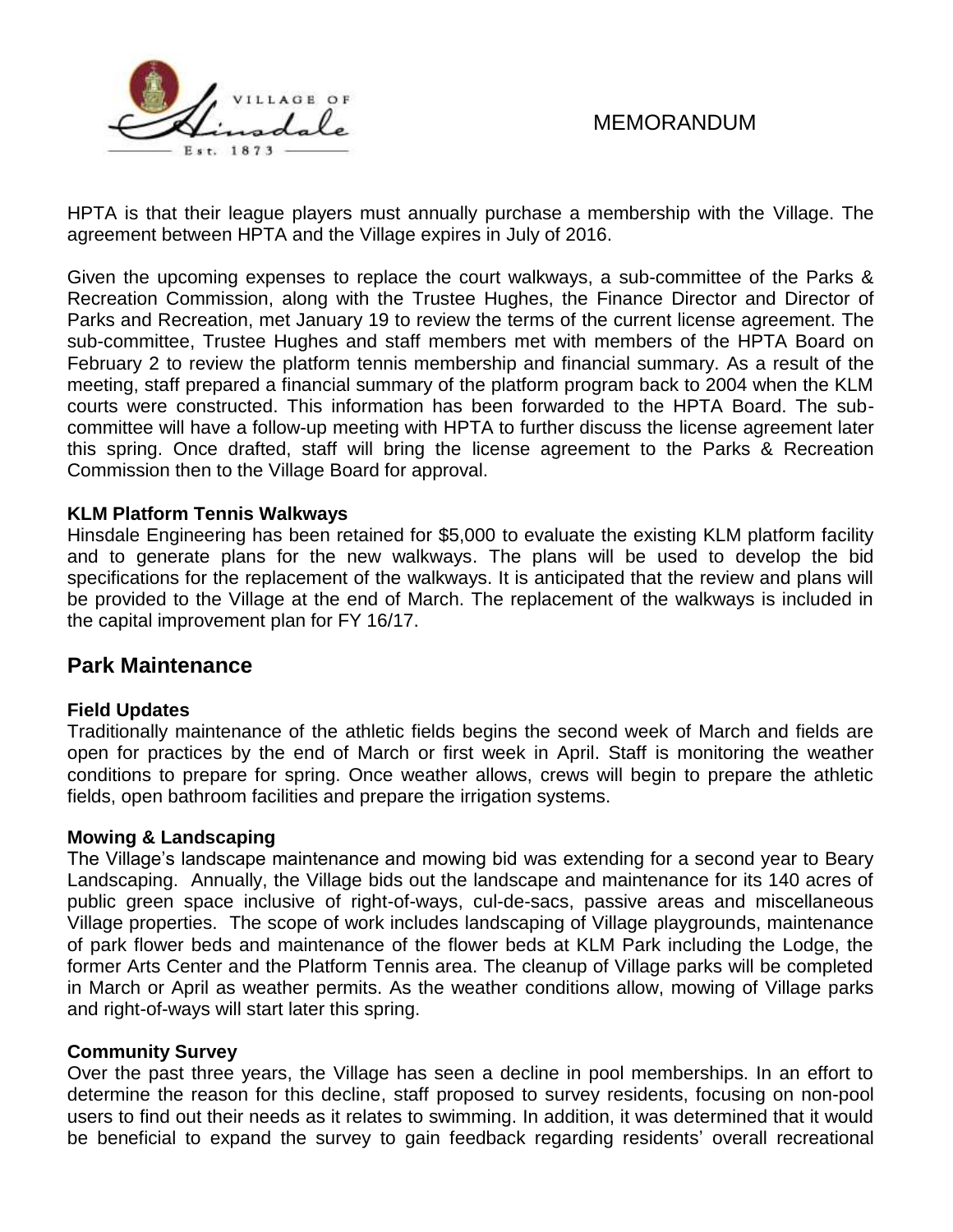

needs. The data collected through a survey will be used to help refine current service offerings and determine long range plans for the Community Pool.

The Village worked with Eastern Illinois University (EIU) to administer the survey. The draft report summarizing the data collected was provided to the Village on February 1. A conference call was held Tuesday, February 2 with the EIU staff to review of the draft report. Once the report is finalized, the report will be presented at a future Parks & Recreation Commission meeting.

### **Ice Rinks**

On February 9, Public Services personnel inspected the Burns Field ice rink. During the warm weather, portions of the rink melted which exposed the liner at the north end. Staff inspected the rink and found visible holes in the liner. The holes in the liner were likely caused when skaters used the rink during the warm weather. Signs were posted to indicate that the rink was closed. However, since the rink is not enclosed, it is difficult to monitor the use.

Due to these holes, any attempt to repair the rink would create an uneven skating surface as water seeps away. The ice rink at Burns Field will remain closed for the season. When weather conditions permit, and the ground thaws, the rink system will be dismantled. The information regarding the condition of the ice rink is on the Village's website and on the P&R Facebook page.

### **Community Pool**

Staff has made contact with the 2015 pool staff to see who plans to return for the upcoming season. After confirmation has been made of who will be returning, staff will begin to hire for the vacant positions. Lifeguards are trained and certified by the Pool Managers in May.

Pool passes went on sale on March 1; early bird rates end April 29. Season pass holders can upgrade to a "Super" pass to utilize the Clarendon Hills Park District pool. There is a limit of 100 Super passes available, which are only available to residents. There is significant demand above the 100 members. However, since 2013, Clarendon Hills Park District has reduced the passes available from 250 to 100 passes. Clarendon Hills Park District reduced the number of passes available to Hinsdale due to an increase in their season pass sales and utilization by their members.

On March 1, residents were in line at 6:45 am at Village Hall to purchase their Super passes. At 7:40 am, staff distributed numbers to those who were in line; all were able to purchase a Super pass for their family. Twenty-two families were able to secure a Super pass. The families that arrived at 8:00 am were disappointed that they did not secure a Super pass. Currently, there are seven families on the wait list for a Super pass. Of the families that are on the wait list, three have indicated that they will not be purchasing a season pass unless they are able to secure the Super pass. These families intend to purchase the non-resident pass for the Clarendon Hills Park District pool. Staff continues to work with Clarendon Hills Park District to appeal for additional Super Passes.